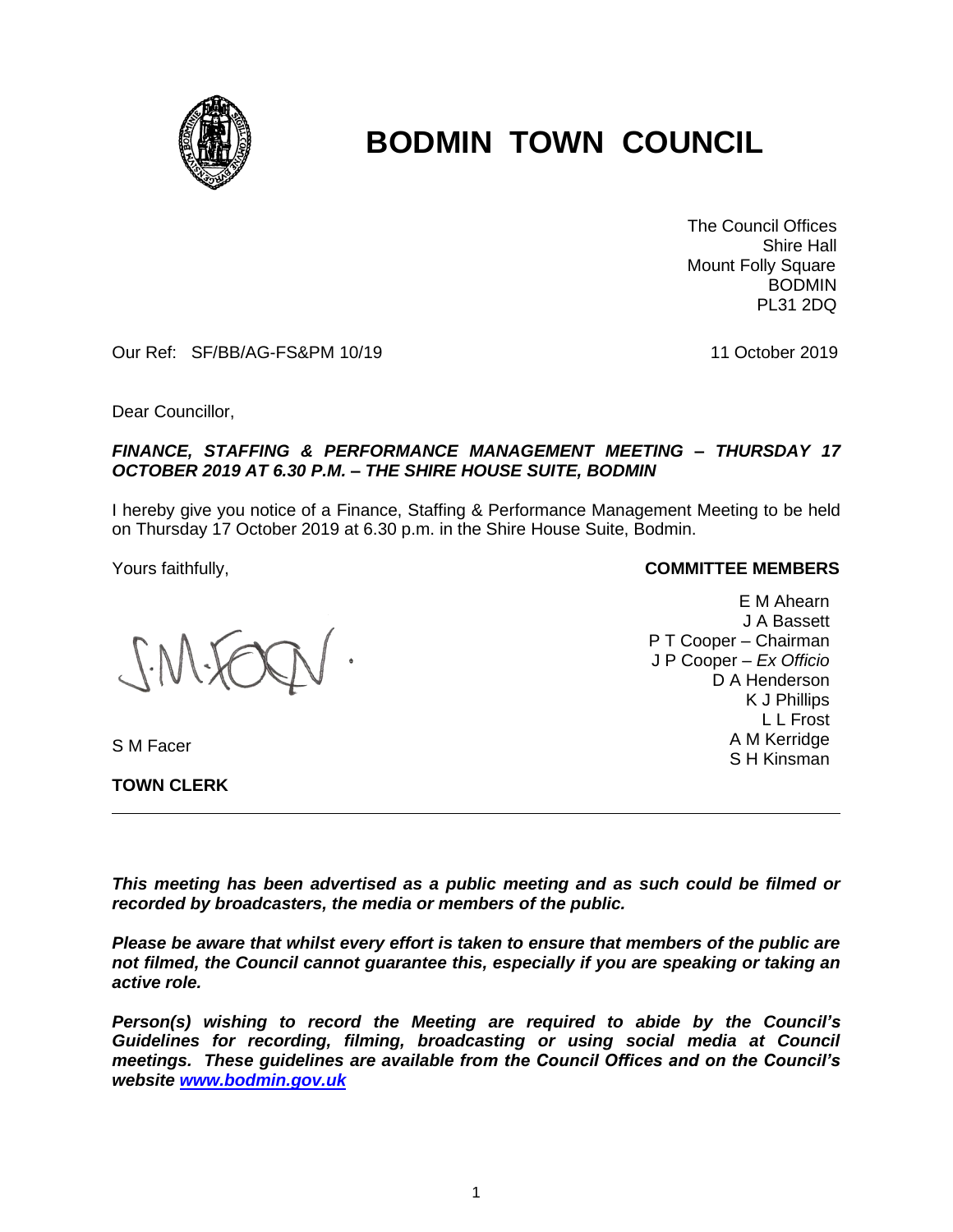# **A G E N D A**

## **Please note that this Committee must have a quorum of five people**

## 1. **CHAIRMAN'S ANNOUNCEMENTS AND APOLOGIES**

- 2. Declarations of Interest Members to declare interests in respect of any item on the agenda;
- 3. **PUBLIC REPRESENTATION SESSION – An opportunity for local residents to make representations or ask questions relating to items on this agenda.** (Note: a maximum of 15 minutes will be allocated for this session and there will be a time constraint of 5 minutes per speaker);
- 4. To consider and, if approved, adopt the Minutes of the Finance, Staffing and Performance Management Committee Meeting held on 15 August 2019 (copy enclosed);
- 5. Update on BTC Key Objectives, to include:
	- ➢ To undertake a staffing review to ensure sufficient capacity and capability to deliver agreed objectives (to be considered under item 17(a) below);
- 6. Budget information, to include:
	- (a) Year to date budget 31 August 2019 RFO to report on variances (copies enclosed);
	- (b) Project budget updates (copy report to follow);
	- (c) Reserves (copy report enclosed);
	- (d) Shire Hall stock levels (copy report enclosed);
	- (e) IT equipment for Councillors RFO to report (copy quotes enclosed);
- 7. Three-year budget plan requirements from Committees prior to 2020/21 budget setting process (copy report enclosed);
- 8. Bodmin Youth Football Club planning application in respect of the new changing facility at Coldharbour – to consider Bodmin Town Council assistance (copy report enclosed);
- 9. Correspondence, to include:
	- (a) Email from Citizens Advice Cornwall regarding request for support for provision of office equipment (copy email and report enclosed);
	- (b) Email from Cornwall Council regarding a free parking day during the festive period (copy enclosed);
	- (c) Letter from Front Line Emergency Equipment Trust (FLEET) regarding monitoring of public access defibrillators (copy letter and report enclosed)
	- (d) Zero Tolerance to Hate Crime newsletter (copy enclosed);
- 10. HSBC Premier Discretionary Management Service Portfolio Statement (copy statement enclosed);
- 11. Assertion review process (copy report enclosed);
- 12. Update on disposal of baby grand piano RFO to report;